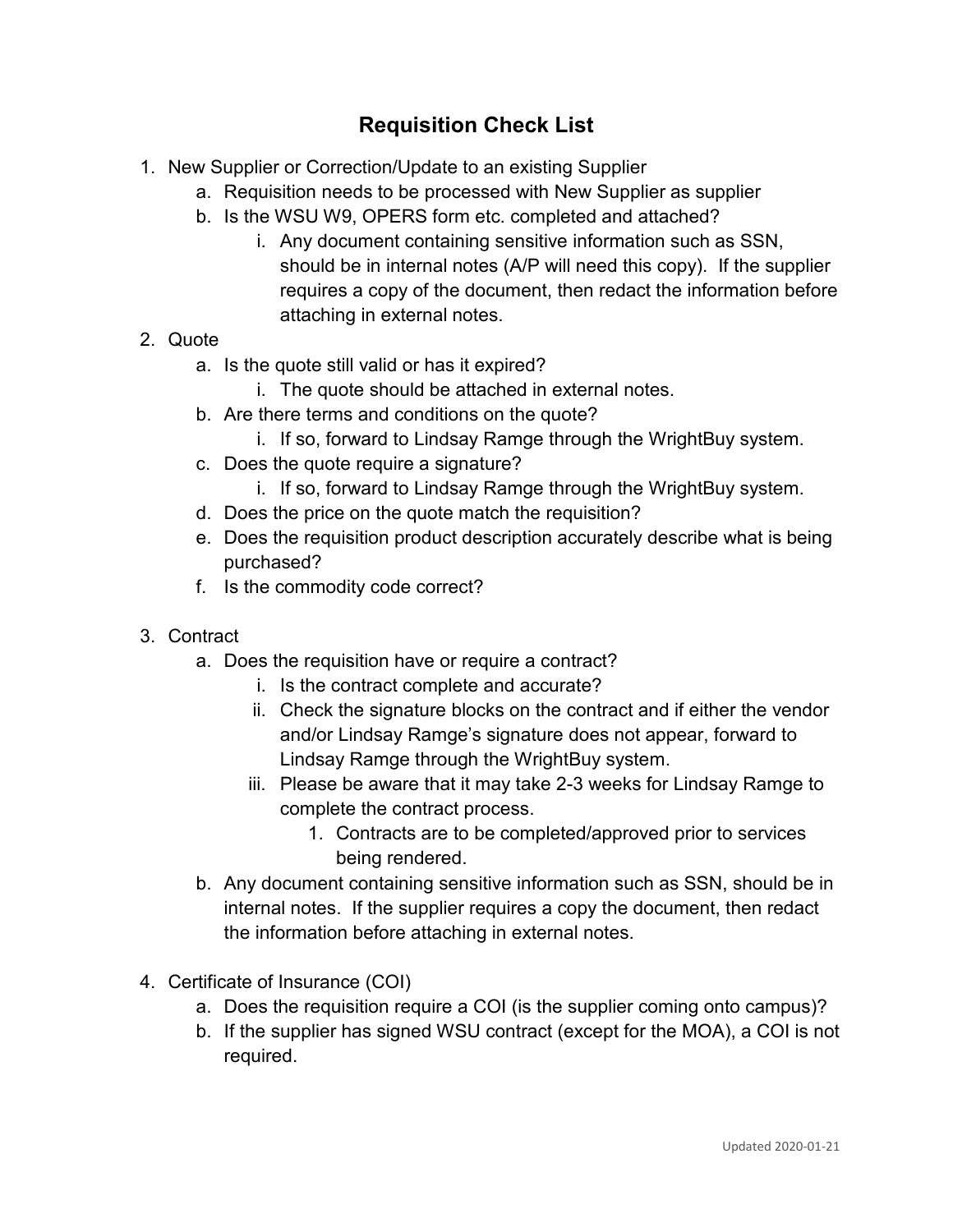- 5. Distribution of Purchase Order
	- a. If the PO does not need to go to the supplier (Referees, memberships, subscriptions etc.) or the requisition is travel related (reimbursement), please change the distribution on the requisition and input your email address.
		- i. Please review the Customize Order Distribution document on Purchasing's webpage under WrightBuy Information. Here is the link directly to that page:

[http://www.wright.edu/business-and-finance/campus-auxiliary-and](http://www.wright.edu/business-and-finance/campus-auxiliary-and-business-services/strategic-procurement/wrightbuy)[business-services/strategic-procurement/wrightbuy](http://www.wright.edu/business-and-finance/campus-auxiliary-and-business-services/strategic-procurement/wrightbuy)

- ii. For all requisitions, the invoice is required to be sent to A/P for payment. Attaching the invoice to the requisition, will not get it paid.
	- 1. Make sure that the invoice contains the PO number and has been signed.
- b. Does the payment need to be sent via wire transfer?
	- i. Change the distribution method on the requisition to Bursar fax 937-775-5775.
		- 1. Attach appropriate documentation in external notes (this information will go to the Bursar's office) and state that it is a Wire Transfer.
- 6. Communication
	- a. If you need to communicate to an approver, use the comment tab and/or internal notes. Remember everything in external notes goes to the supplier.
- 7. Capital equipment
	- a. What is capital equipment?
		- i. Capital equipment includes all movable items that have a probable useful life of two or more years, have an original cost of \$5,000 or more, and are neither permanently attached to a building or its utility systems nor incorporated into the building at the time of initial construction or during later modifications. The total cost includes all expenditures incurred in acquiring the equipment and preparing it for use. This would be the purchase price, freight and handling costs, and the cost of conducting trial runs. Capital equipment also includes computer software if it is the computer's main operating system. The software is not tagged but is included in the cost of the computer system at the time it is ordered.